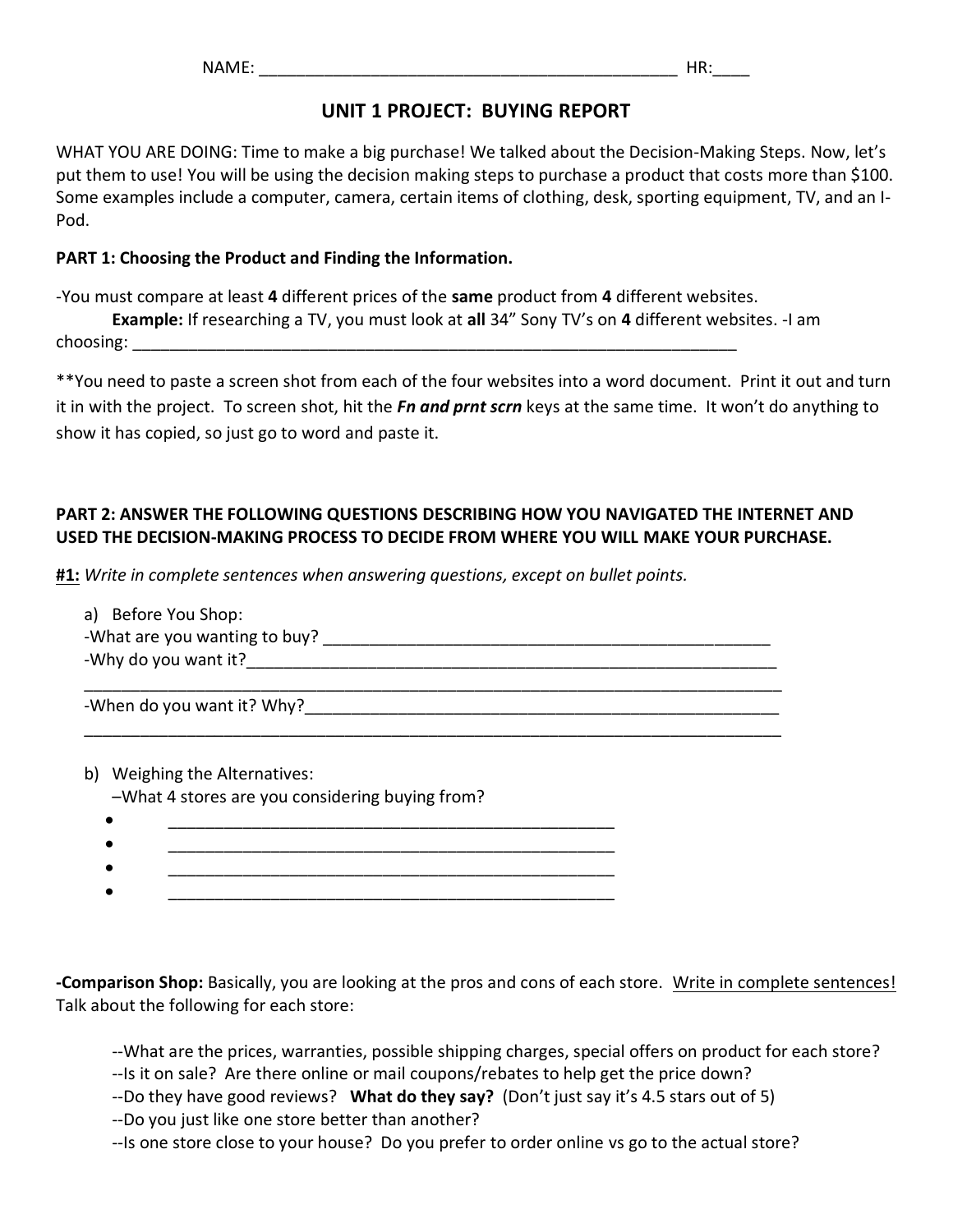| STORE1 |  |  |  |
|--------|--|--|--|
|        |  |  |  |

| STORE 2: _________________________ |  |  |  |
|------------------------------------|--|--|--|
|                                    |  |  |  |
|                                    |  |  |  |
|                                    |  |  |  |
|                                    |  |  |  |
|                                    |  |  |  |
|                                    |  |  |  |
|                                    |  |  |  |
|                                    |  |  |  |
|                                    |  |  |  |
|                                    |  |  |  |
|                                    |  |  |  |
|                                    |  |  |  |
|                                    |  |  |  |
|                                    |  |  |  |
|                                    |  |  |  |
|                                    |  |  |  |
|                                    |  |  |  |
|                                    |  |  |  |
|                                    |  |  |  |
|                                    |  |  |  |
|                                    |  |  |  |
|                                    |  |  |  |
|                                    |  |  |  |
|                                    |  |  |  |
|                                    |  |  |  |
|                                    |  |  |  |
|                                    |  |  |  |
|                                    |  |  |  |
|                                    |  |  |  |
|                                    |  |  |  |
|                                    |  |  |  |
|                                    |  |  |  |
|                                    |  |  |  |
|                                    |  |  |  |
|                                    |  |  |  |
|                                    |  |  |  |
|                                    |  |  |  |
|                                    |  |  |  |
|                                    |  |  |  |
|                                    |  |  |  |
|                                    |  |  |  |
|                                    |  |  |  |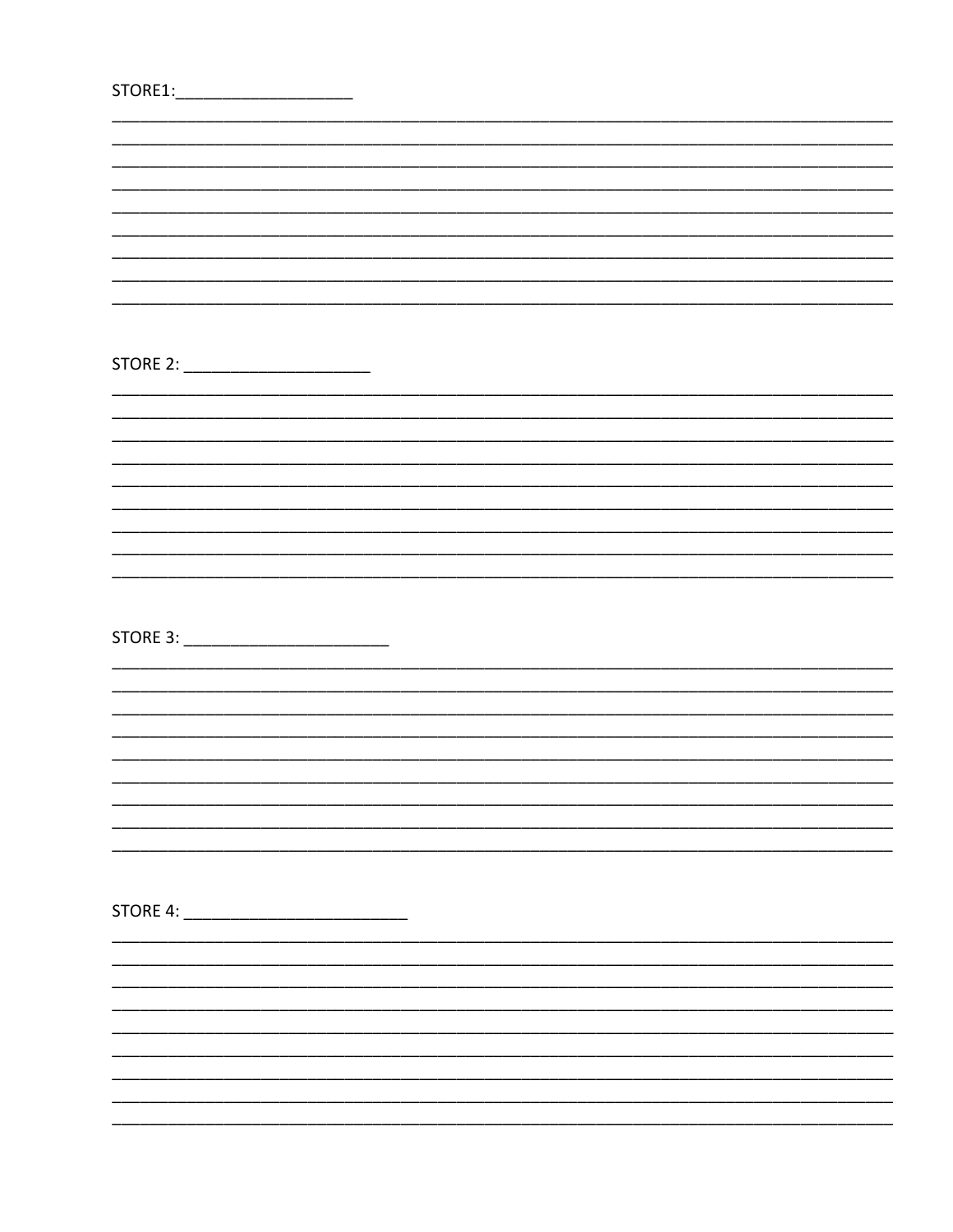| -Where did you choose to buy the item from?                             |  |  |
|-------------------------------------------------------------------------|--|--|
|                                                                         |  |  |
|                                                                         |  |  |
|                                                                         |  |  |
|                                                                         |  |  |
|                                                                         |  |  |
|                                                                         |  |  |
|                                                                         |  |  |
|                                                                         |  |  |
|                                                                         |  |  |
|                                                                         |  |  |
| d) After the Purchase:                                                  |  |  |
| -Is there additional maintenance on product or tips to maintain upkeep? |  |  |
| -What do you need to know about returns (receipts, warranty, etc)?      |  |  |

## Each question below should each be 1 paragraph in length (that's at least 5 sentences).

#2: What new information did you discover about the product you chose to buy on these websites?

THINGS TO CONSIDER: Were there any surprises that you didn't originally consider? What website did you find to be the most helpful? Examples of things to talk about include: Were the reviews good or bad, Shipping Fast/Short/Expensive, Battery Life Long/Short, ETC.